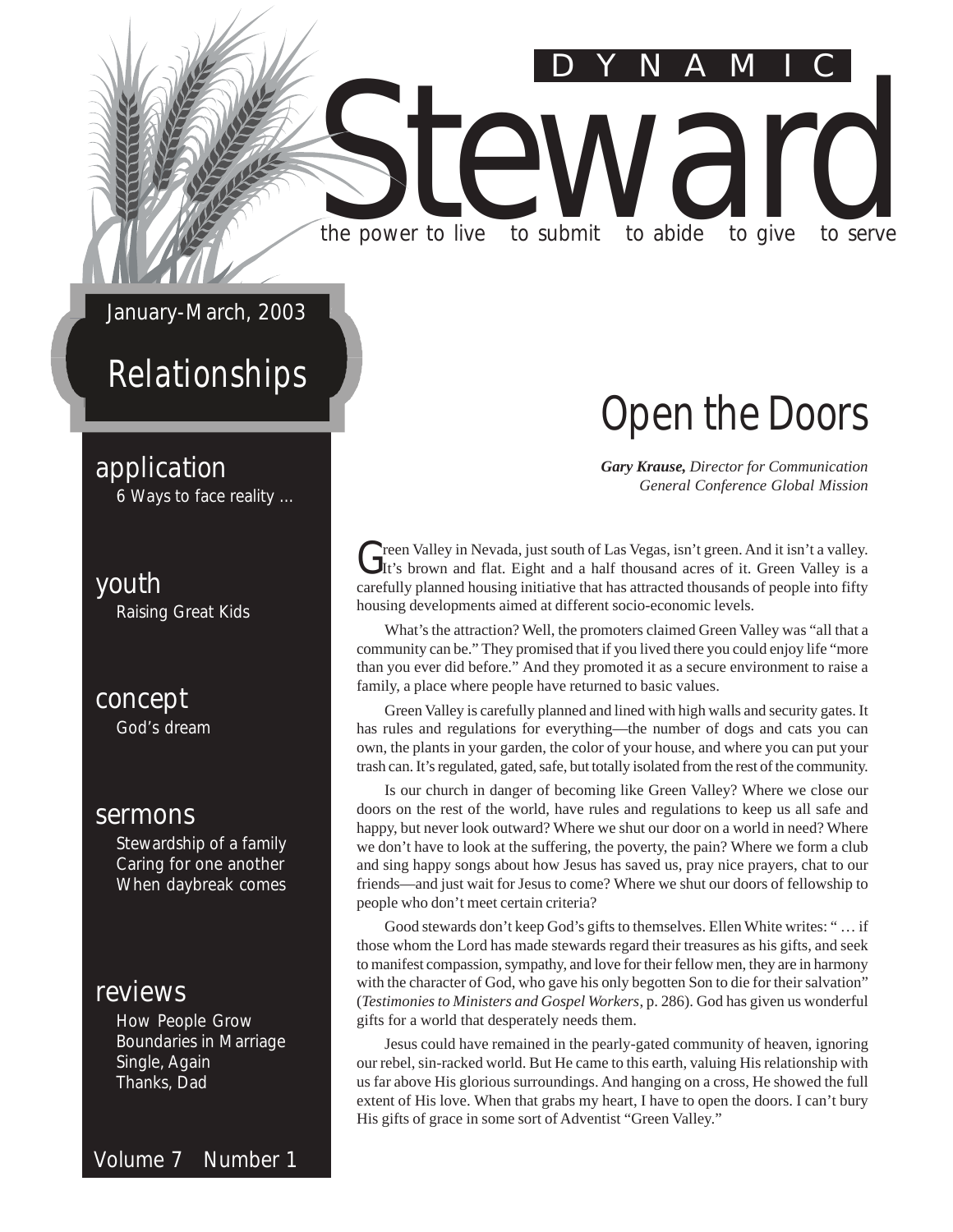# **application**

### 6 Ways to Face Reality in Marriage

#### Introduction

In the book, *Boundaries in Marriage*, Drs. Cloud and Townsend speak of six kinds of conflict in marriage. The second conflict they note is entitled: "Immaturity or Brokenness of One Person," and it is the theme of this st n the book, *Boundaries in Marriage,* Drs. Cloud and Townsend speak of six kinds of conflict in marriage. The second conflict they note is entitled: "Immaturity or Brokenness of One Person," and it is the theme of this study. None of us comes

"In every relationship, reality eventually surfaces. When it does, it is very important to face it in the following helpful ways" (p. 176). Here is a summary of some ways to face reality that Cloud and Townsend list:

#### 1. Accept reality

"Accept reality about yourself and your spouse." At times you won't have the emotional ability or the skill to face some situations as you would like. "When this happens, don't be surprised."

*Discuss Ephesians 5:22-33 and Romans 3:23. In what ways can these passages help you to accept one another as you really are?*

#### 2. Communicate your support to your spouse

 "We do not grow when we are judged, nagged, condemned, resented, or subjected to some other lack of grace. We all need to feel that someone is on our side and supporting us. Let your partner know that you are her [his] biggest supporter …" (p. 177).

*Read and discuss 1 Thessalonians 5:14. Contribute other Scriptures that encourage us to encourage one another.*

#### 3. Face issues as real problems

We need to be supportive, but we also need to be honest about our problems. "Part of love, remember, is honesty and requiring holiness and growth from each other. So when your spouse in not mature let her [him] know. Be direct. Tell her what you see as a problem" (p 178).

*Read Romans 2:4b. How can this text help you to relate honestly to one another? As couples, how can we be honest and still demonstrate the grace that each other needs?*

#### 4. Own your problems

 "If you are the one confronted with your immaturity, own it" (Ibid.) Wise men and women want to get feedback and heed it, the doctors say.

*It has been said that we can learn much about ourselves from our enemies! Share examples of confrontations that may have hurt but that led you to a growth experience.*

#### 5. Get a plan

Design a plan to deal with your immature issues and get help from others. "We need help, mentoring, support, and teaching" (Ibid.).

*The guidelines in this study are from the book,"Boundaries in Marriage," by Dr. Henry Cloud and Dr. John Townsend. See our review of this important book on page 14.*

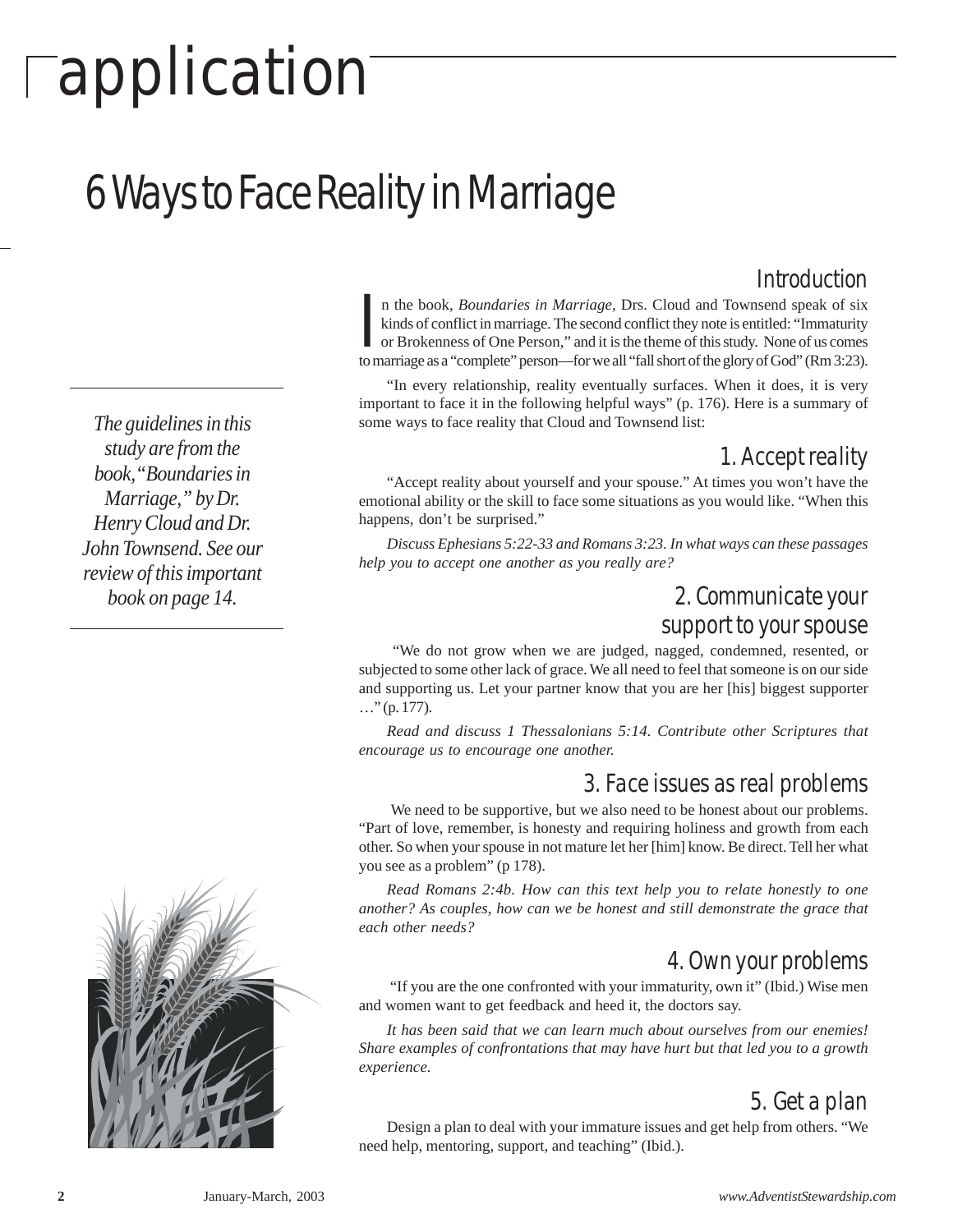# youth

*Suggest types of support that we might give and receive as members of the body of Christ. For instance, if you are having trouble with organization, a friend who has matured in this area could help to hold you accountable and suggest ideas to aid you.*

#### 6. Make it mutual

"Guard against labeling one spouse 'the problem person.' This is never true.... [And] Guard against the one who is the most functional being seen as 'the OK one.' God says that you are equal in his eyes, and you should be equal in each other's as well" (p 179).

*Read Philippians 2:3-5. Discuss how this passage encourages the reality of mutuality and equality in your marriage relationship.*

### Raising Great Kids

*Reviewed by Claire L. Eva, Assistant Director General Conference Stewardship Department*



This book's subtitle is, "A Comprehensive Guide to Parenting with Grace and Truth." In regard to grace and truth, the authors say, "The problem is that the very ingredients we need for growth—grace and truth—are divided against one another. Choosing between the two is not the problem. Getting them together is" (p. 40).

The real goal of parenting? Mature character. Cloud and Townsend define character as: *"the sum of our abilities to deal with life as God designed us to*" (p. 29). Three study guides are also available: Guides for the preschooler (0-5), the school-age child (6-12), and the teenager (13-19).

The six character traits, parents, that you can help your child cultivate from the very beginning, are: Connectedness, Responsibility, Reality, Competence, Morality, and Worship/Spiritual Life. I wish there were space to share more about this invaluable gift for parents. Insightfully, the authors stress the importance of not just raising "good kids" but children who will handle life with maturity and wisdom.



#### Relationships . . .

*The people I have been able to help most are those I trust.—*Anonymous

*Hardness of heart, much more than failure, is the true relationship killer.—*Cloud and Townsend

*Whatever you would that men should do to you, do so to them.—*Jesus Christ

*The unity that binds us together, that makes this earth a family and all men brothers and sons of God, is love.—*Thomas Wolfe

*Treat people as if they were what they ought to be, and you help them to become what they are capable of being.—* Johann Wolfgang von Goethe

*Today's problem is not atomic energy but man's heart. Peace cannot be kept by force. It can only be achieved by understanding.—*Albert Einstein

*The glory of Friendship is not the outstretched hand, nor the kindly smile, nor the joy of companionship; it is the spiritual inspiration that comes to one when he discovers that someone else believes in him and is willing to trust him with his friendship. My friends have come unsought. The great God gave them to me.*—Ralph Waldo Emerson

*We must widen the circle of our love until it embraces the whole village; the village in turn must take into its fold the district; the district the province, and so on till the scope of our love encompasses the whole world.—*Gandhi

*Blessed are they who have the gift of making friends, for it is one of God's best gifts. It involves many things, but above all, the power of going out of one's self, and appreciating whatever is noble and loving in another.—*Thomas Hughes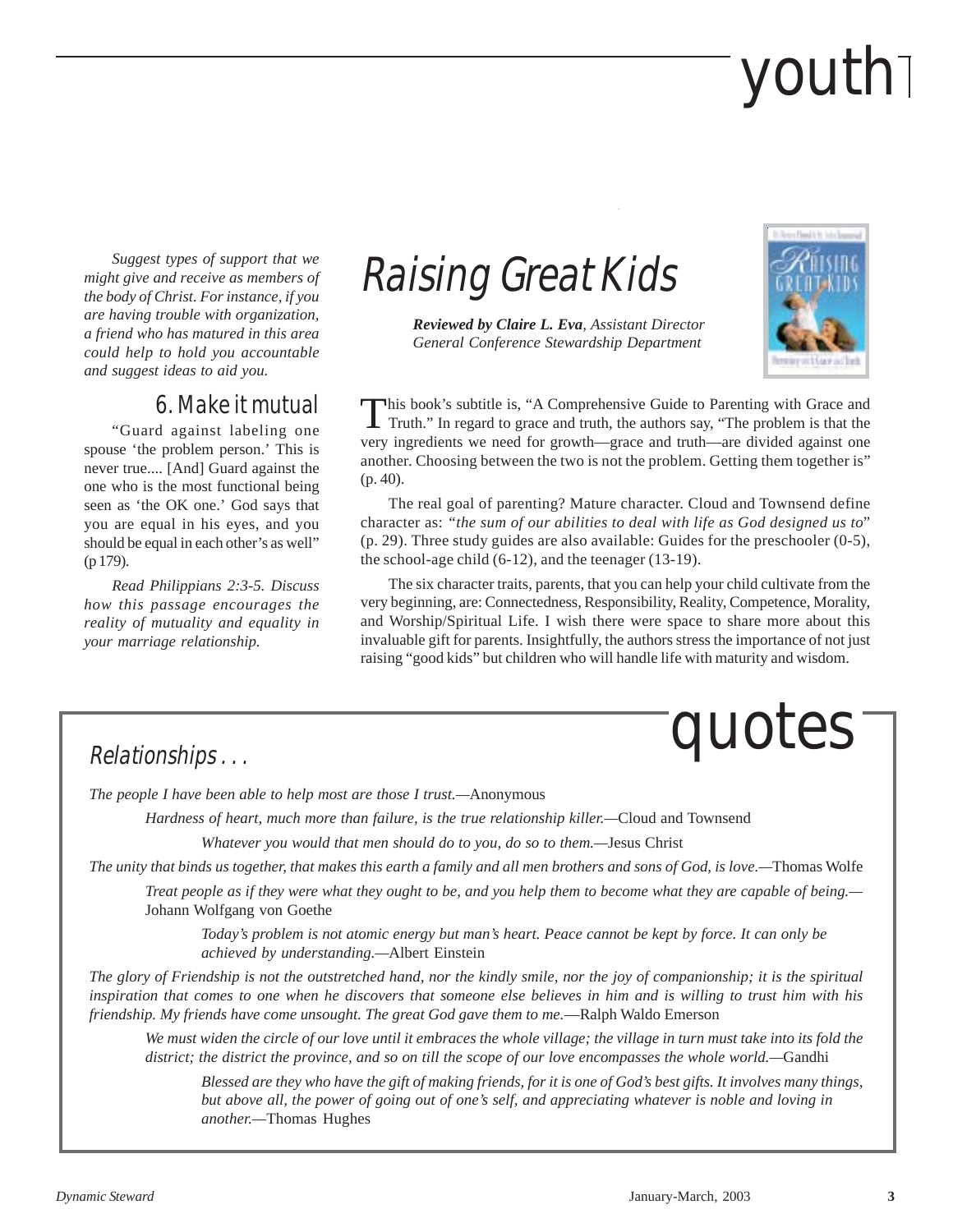# concept

### God's Dream

*Benjamin C. Maxson, Director General Conference Stewardship Department*

*Instead of calling others to come to us, we need to move toward them. We need to build friendships with those God has placed around us.*



#### The vision He creates

God has a dream. It is a dream full of power and vision! It is a vision of what He wants to create in His Church—His people. And it all focuses on relationships. We find God's dream in three key passages: Romans 12, Ephesians 4, and 1 Corinthians 12.

God's dream is a picture of a church that works together as one united body. Each member has a ministry. And members work together in love, rejoicing and weeping together. It is a picture of a church that reaches out to the world with the gospel of Jesus Christ, and, because of its ministry, it becomes mature, "attaining to the whole measure of the fullness of Christ" (Eph 4:13). Paul states: "Now you are the body of Christ and individual members of it" (1 Cor 12:27, ESV). "So in Christ we who are many form one body, and each member belongs to all the others" (Rm 12:5). This dynamic vision is not something we can create. Christ is the only one who can produce the relational transformation described in these chapters. Let's explore how we can be part of this exciting reality.

#### An accomplished fact

This vision of God's church is not a wish. It is a reality! It is what God has already brought about in Jesus Christ. When Paul presents this picture, he does not describe a process of *becoming*. Instead, he presents it as an accomplished fact. The Church is what it is because we are in Christ. Our connection to Him transforms our relationships with everyone else. Most of what He expresses in each of these epistles, following these key chapters, is practical council on how to live as God's Church. God establishes the relationships, and then He teaches us how to live within them. Christ changes our identity, and this change in identity changes our relationships. Our challenge is to integrate our new identity into our relationships to see ourselves and others in the context of Christ. Our vertical relationship with God spills over into our horizontal relationships with those around us.

#### Three arenas to consider

There are three relational arenas that are affected by our relationship with Christ: the home, the church, and the world around us. Each is transformed by the reality of who we are in Christ. We need to learn to live out this reality. We do not have room to explore all the counsel Scripture provides about how we should relate in these three arenas. So we will focus on the core substance of how relationships are transformed.

1The first step in our stewardship of relationships is recognizing who we are, because we are in Christ. We do not choose to become His Church. We choose Christ and He makes us part of what Scripture calls the "body of Christ." It is a package deal. We cannot accept Him without being part of His Church. And being part of His Church connects us with others. We cannot live in isolation. So the question is, now that we are part of this Church, how does this impact on the way we live?

 $2$  The second step in transforming the way we relate to others is to value those around us as Christ does—He died for them! For value is determined not by what we think, but rather by what Jesus has already done. This view denies our natural tendency to compare ourselves with others and pretend we are better. It also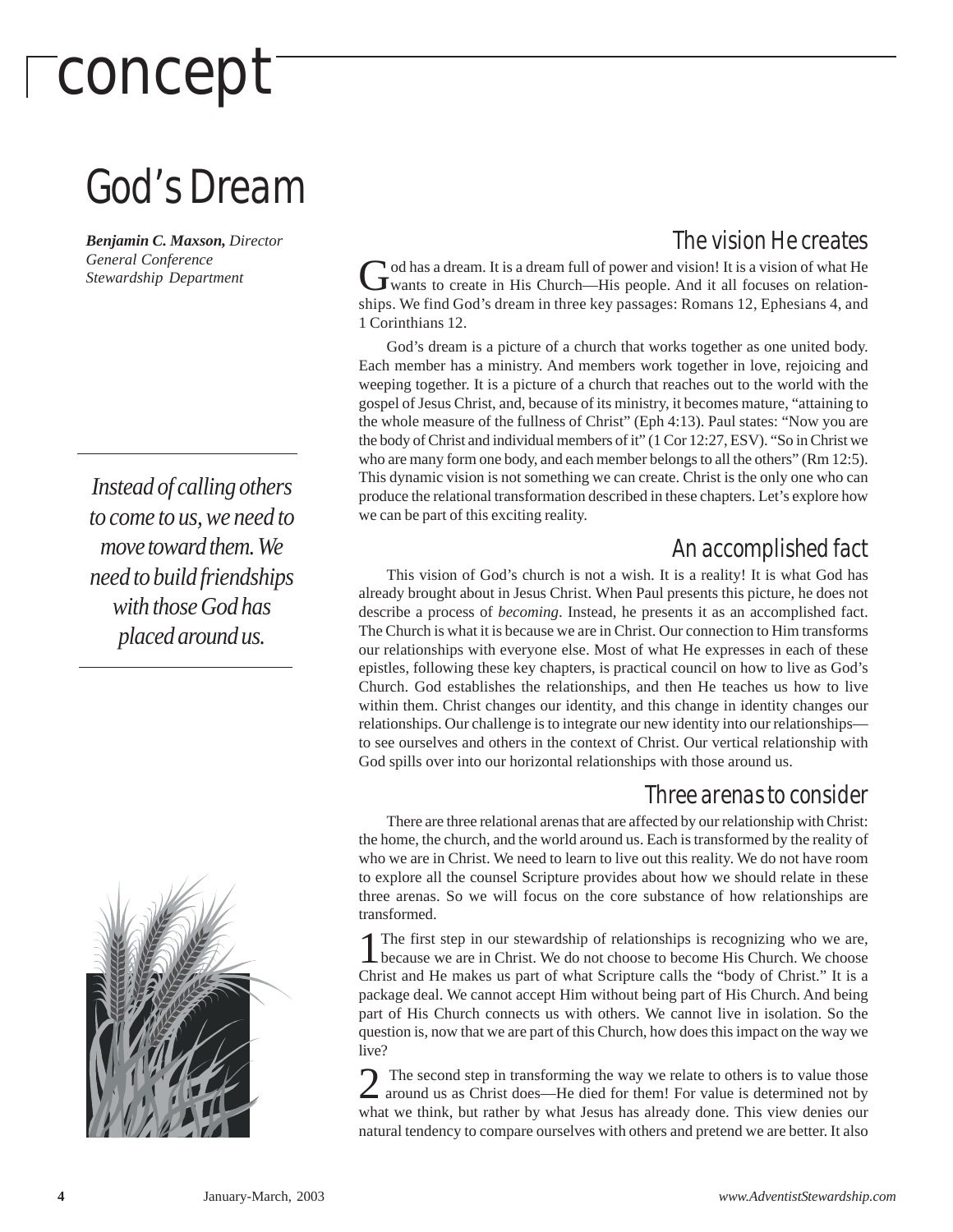# concept

*God designed His Church to be a light on a hill, not a collection of candles in a candle shop.*

denies the desire to value human position or status. Terms of importance and standing become irrelevant in the context of God's kingdom. In fact, we need each other. Alone, we are incomplete.

3 The rest of the "relationship journey" is the process of applying and integrating these two steps. But this is not something we can do naturally or by human effort. Our sinful human nature is foreign to Kingdom relationships. This relational journey starts at one place alone—a hill called Calvary. We have to die to self, and that is the divine miracle of being crucified with Christ. Until this happens, we cannot see ourselves or others as God does. We cannot love others as ourselves except in the context of a passionate love for God. This brings us to a core relational truth—a love sequence. God loves us. We experience His love, and love for Him awakens in our hearts. Out of this experience of love, we can love those around us. As others experience our love, they begin to experience God's love. And the cycle continues. God has trusted us to be the expression of His love on Earth; His primary way for restoring our relationship with Him.

#### Moving toward others

We must change the way we look at others in the world. Far too often we retreat into our "Christian ghettos," afraid to interact with those who do not think or act the way we do. Threatened by these differences, we build relational walls for protection. But instead of finding protection, the walls we build destroy us and our service for Him. God designed His Church to be a light on a hill, not a collection of candles in a candle shop.

 Instead of calling others to come to us, we need to move toward them. We need to build friendships with those God has placed around us. The church of His day condemned Jesus for His relationships with the common people of the world. Isolated in their "hallowed halls," God's people had lost touch with the world and with their mission. Could it be that the same has happened to us today?

#### **Conclusion**

God has a dream! *We* are that dream. And we will only discover the fullness of our life in Christ in restored relationships—relationships that are transformed by the reality of His presence. We can choose to live in isolation, or we can choose to build relationships. God's way for changing the universe is through relationships. We may choose to be part of that transformation. We can revel in His dream for us!

# stewardship  $\textbf{window} \ \text{\tiny{more from}}\ \text{the direct}$



#### EUD Conducts Stewardship Summit

The Euro-African Division is the first division to conduct a division stewardship<br>summit. Union and division leaders gathered in Jongny, Switzerland, for the year-end meetings, and the EUD Stewardship Summit followed on November 5-7. The group studied the principles of biblical stewardship and the issues and trends of stewardship in their division and the world.

Recommendations were made for shaping the direction of stewardship ministry in that division. We look forward to ongoing progress as administrators and department leaders work together to implement a renewed focus on biblical stewardship.

#### New Combined Offering Voted

the director's desk ...<br>
The 2002 Annual Council estab-<br>
lished another "mile marker" on the journey toward a simplified offering system. Recognizing the need to emphasize systematic giving, the Council voted the implementation steps for the new Combined Offering System. The key outline and guidelines for this new program were established and policies will be voted at the 2003 Annual Council. Those fields desiring to move to this new offering system should work closely with division leadership in making this step. Please contact us for more information about what was voted, and for the recommended steps in the process.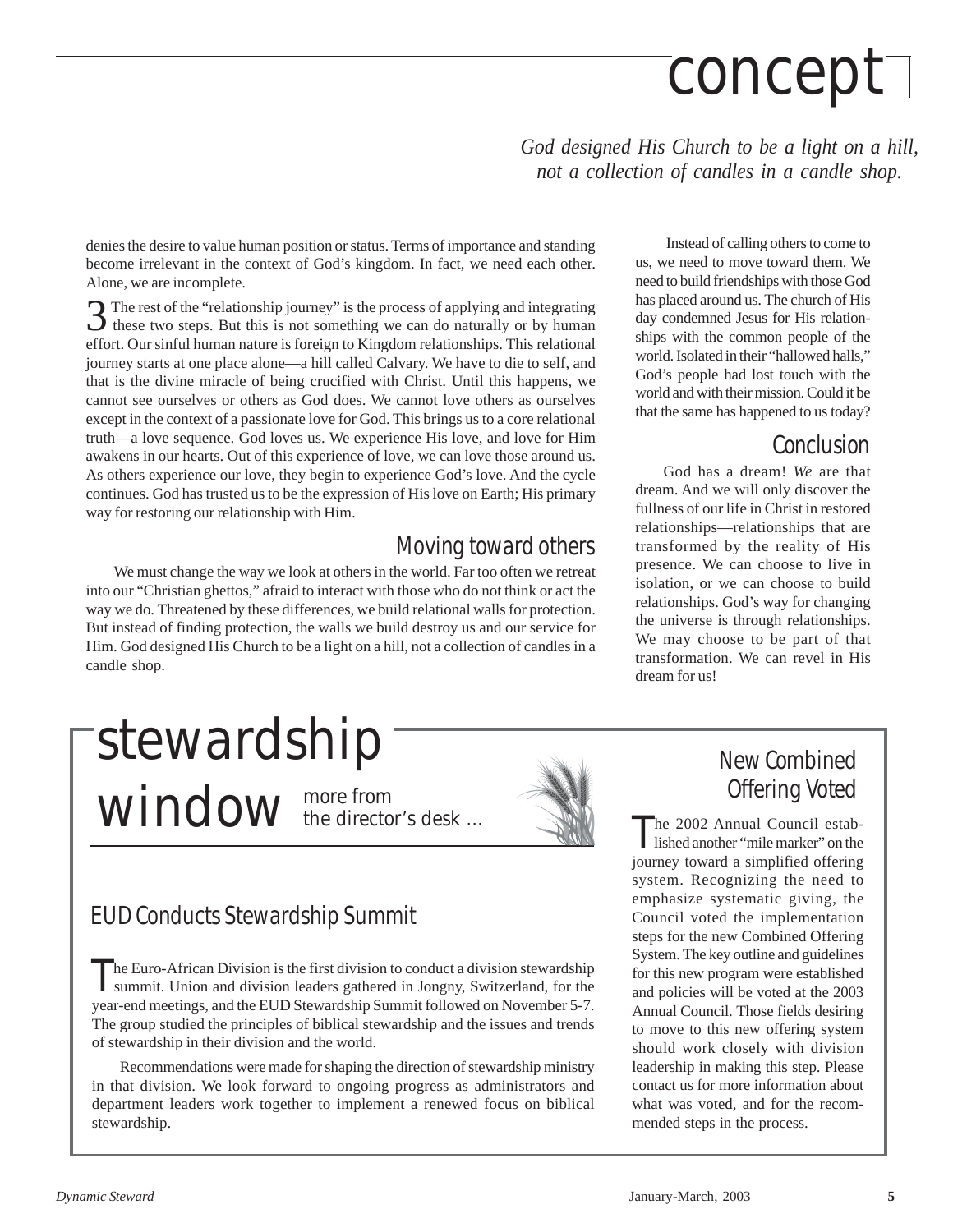### Stewardship of a Family

*Loren Seibold, Senior Pastor Worthington SDA Church Worthington, Ohio*

*Within the family, we find ourselves engaged in life's most delicate relationships. How we manage our families is the single most important task of stewardship.*



#### Delicate relationships

e subject to one another out of reverence for Christ. Wives, be subject to your husbands, as to the Lord…. Love your wives, as Christ loved the church and gave himself up for her…. Children, obey your parents in the Lord, for this is right. Fathers, do not provoke your children to anger, but bring them up in the discipline and instruction of the Lord" (Ephesians 5:21-22, 25, 6:1, 4).

It is a pity that we often don't let stewardship extend its influence and embrace all of the gifts God has given us. Take our families, for example. Our people are undoubtedly more valuable than our money. And in many ways, money is easier to manage. Within the family, we find ourselves engaged in life's most delicate relationships. How we manage our families is the single most important task of stewardship. And this task has been given to us as a trust.

#### Principles for family stewardship

In a business, a boss can fire uncooperative employees, but the management of a family operates on different principles. Paul addresses these principles as he instructs families in Ephesians 5 and 6:

#### 1. Stewards of family love

*Family members must be good stewards of family love.* "Husbands, love your wives," says Paul, "as Christ loved the church and gave himself for her" (Eph 5:25). We live in a world that has greatly cheapened the word "love." It has come to mean anything from a mild preference to raging lust. Yet real love—the kind that is "patient and kind … not jealous or boastful … not arrogant or rude … that does not insist on its own way … is not irritable or resentful … does not rejoice at wrong, but rejoices in the right," the kind of love that "bears all things, believes all things, hopes all things, endures all things"—this kind of love is the bond that holds families together (1 Cor 13). But—like money—*love can be lost*.

I once met a couple whose whole conversation revolved around the new things they were going to buy. I never heard them speak of each other's feelings or concerns. They only spoke about the new car, the new stereo, the new house, the new clothing. All of the love they might have invested in one another, they spent on things. I wasn't surprised when their marriage ended. They'd spent love, not on one another, but on things that were merely temporary.

#### 2. Stewards of authority

*Paul tells us there is a stewardship of authority.* "Wives," he says, "be subject to your husbands, as to the Lord." And again, "Children, obey your parents in the Lord." While in Paul's culture, patterns of family authority were composed along somewhat different lines than they would be today, still the principle of authority remains. Whether that authority comes from the husband, the wife, or ideally from the two working in cooperation, families that have no central authority may deteriorate into anarchy.

A mother I know recently complained of her grown children's chaotic lives. "And we tried to be such good parents," she said. "My husband and I never interfered with our children's desire to do anything they chose to do, nor forced them to do anything they didn't want to do." Theirs was a tragic abdication of authority. Too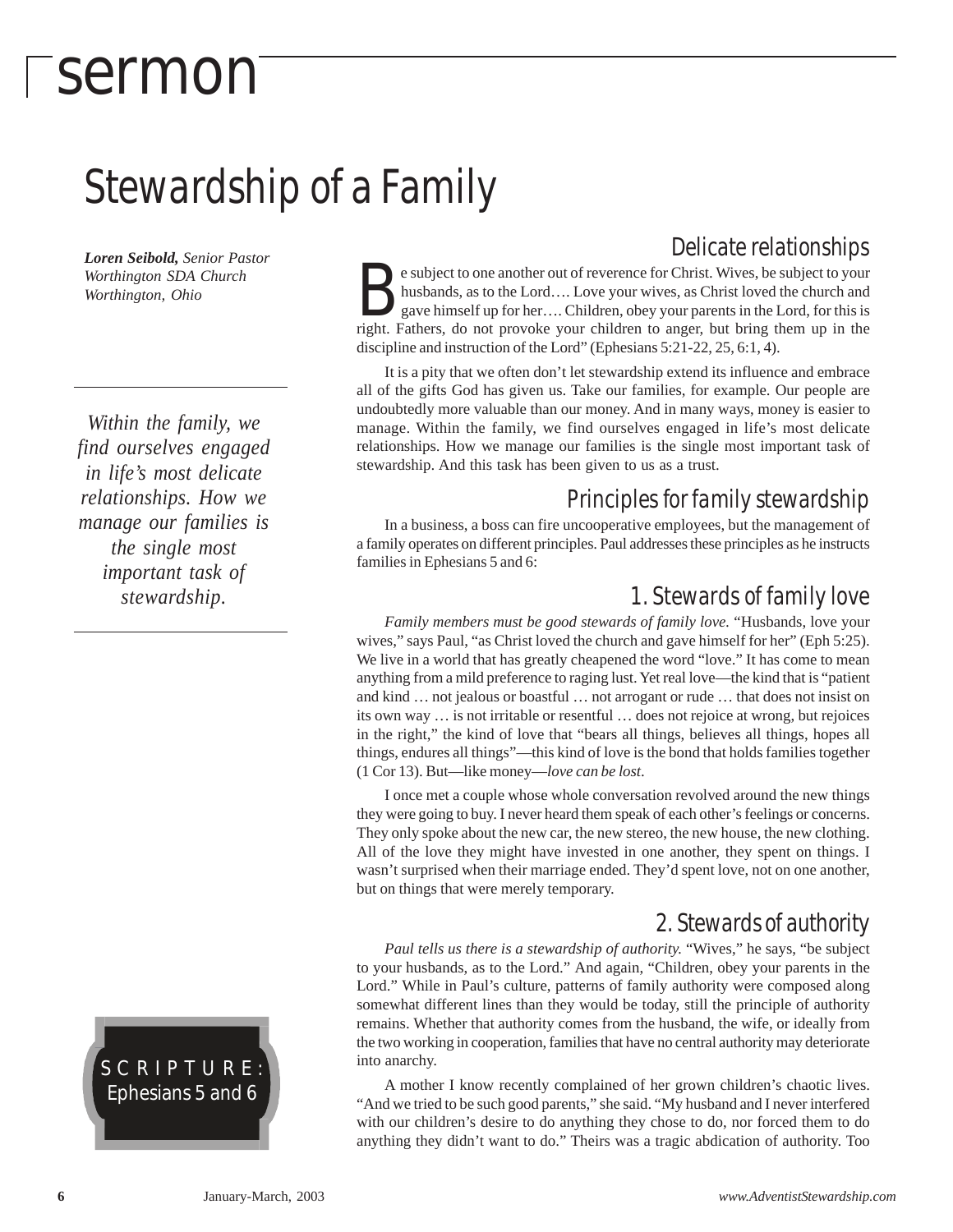much freedom left their family without guidance. They had abandoned their responsibility to "bring up [their children] in the discipline and instruction of the Lord" (Eph 6:4).

#### 3. Stewards of trust

*Paul implies a stewardship of trust.* One of my friends tells me that in his childhood his father frequently came home drunk, angry, and cursing. But the next morning the father would awaken with horrible regret. With tears and embraces, he would promise his wife and children that he would never drink again.

"And each time," says my friend, "I would believe him." Inevitably, though, it would happen again the next week. And the next. My friend grew up feeling that the people you love can not be trusted. Though this is an extreme example, there are many families that have not been careful to steward the trust they have between one another. Unfaithfulness to trust comes in many guises—from sexual infidelity, to the misuse of family finances, to uncontrolled anger. And, once it is squandered, trust is difficult to get back.

#### 4. Stewards of respect

*Paul tells us to be stewards of respect*. Children are to respectfully obey their parents, and husbands and wives are to respect one another. Occasionally I have met a father and husband who sees himself as family "dictator." He feels that his family can only function well if he directs their every action, word, and thought. And woe unto anyone whose ideas don't agree with his own! Though he demands respect for himself, he is a poor steward of respect. Invariably his children come to resent him.

While too little authority can create a spiritually "rootless" family, in Paul's words, too much authority can provoke children to anger. They may even come to hate their parents, and to equally hate those sources of authority, such as religious faith or law, that their parents abused in order to place them in spiritual bondage.

All of Paul's counsel to family members is governed by this one principle: "Be subject to one another." The relational economy of a family doesn't depend on who is at the "top" of the family hierarchy, but upon mutual respect.

 A husband who loves his wife will relate to her with respect and humility. A wife who loves her husband will not belittle or ignore him. A child who respects his parents is more likely to obey than a child who is resentful. And a parent who respects the full humanness of her offspring is much more likely to hold them to her heart by love, than by anger, guilt, and punishment. In reality, can any person hold anyone by anger or guilt?

#### More or less?

When I talk to families in deep financial straights, I sometimes ask, "Where did the money go?" Too often, no one seems to know. A little here, a little there. It was spent through poor choices, on things of little value, and with little thought to the needs of the future. While it is possible for such a family to pull itself out of debt, it is difficult; and the money they've wasted is gone forever.

Unlike money—love, authority, trust, and respect are not diminished by use. Yet, as with money, they can be lost. These virtues disappear as we indulge in

 *A husband who loves his wife will relate to her with respect and humility. A wife who loves her husband will not belittle or ignore him. A child who respects his parents is more likely to obey than a child who is resentful.*

negative words and actions. And they are consumed—sometimes forever—in the indulgence of anger, selfishness, self-gratification, or simple laziness.

It is much harder to restore these qualities in a family than it would have been to keep them in the first place. The unkind words that burn up love, the carelessness that wastes authority, the dishonesty that destroys trust, the resentment that squanders respect these can be forgiven, but they will never be forgotten. Once the damage is done, the scars last and sometimes cripple those we love for a lifetime.

But all of this can be prevented by the discipline of mutual subjection! Isn't that really all Jesus asks of us when he says, "Do unto others, as you would have them do unto you" (Mt 7:12)?

Remember: Just as we are stewards of God's material world , we are stewards of His people—"care" givers together, with Him.

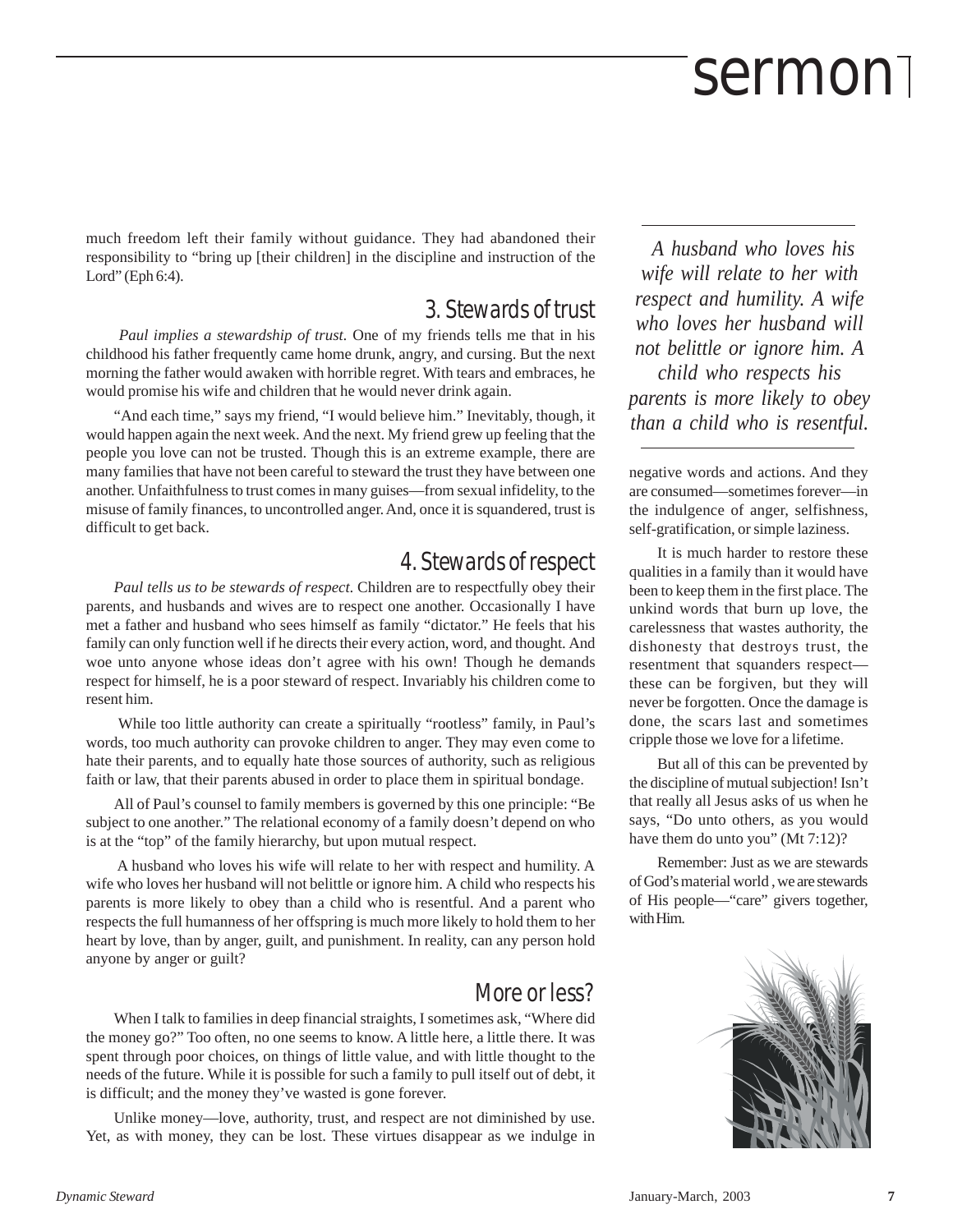### Caring for One Another

*Steve Willsey, Associate Pastor Spencerville SDA Church Silver Spring, Maryland*

#### Staying on tune

When I attended boarding school<br>as a teenager, the really popular students belonged to music organizations. Unhappily, I had no musical ability. But I knew that I must somehow rise to the occasion. Band was too difficult; so I chose to join the choir.

Miss Chamberlain, our choir director, was not easily swayed by my desire to boost my social status. She was rightfully concerned about the quality of her choir's performances. So this was the deal: I could join, but I must take voice lessons. That was all right, but I did not bargain for the solo performances I had to give in public.

I was scared to death at my first solo—which made matters much worse. I couldn't carry a tune! You would think my teacher would take pity on me, but she was a determined woman. I remember when I stood before a thousand plus people at a statewide youth rally and tried to sing. With my first note, my family ducked low in their seats, hoping not to be noticed.

But singing in the choral group was not so disastrous. With others' support, I could maintain my notes fairly well. And I can sing with this same help from the congregation today. Do you know that the support I feel when singing with the congregation is what the church is all about? I can't sing alone. But with all of you, it is a magical moment, and I'm suddenly transformed.



The Apostle Paul often wrote to the churches describing this very phenomenon—the effect we have on one another. He admonished members to support one another as they built up the church. In Greek, the words "one another" represented a mutual process that was to take place among the believers. Paul uses the term forty times. And this phrase properly identifies the point I want to make we are all very dependent on one another for spiritual survival.

1 Corinthians 12 is one of several passages that refers to this phrase. There is also Colossians 3:12, where Paul calls the members of that congregation "God's chosen people, holy and dearly loved," and then uses the phrase "one another" in the next verse.

It is almost scandalous to think that God considers the church I know to be His "chosen people, holy and dearly loved;" but that lofty description is consistent with other inspired spokesmen. Peter says we are "a chosen people, a royal priesthood … belonging to God" (1P 2:9). And John says, "How great is the love the Father has lavished on us that we should be called children of God" (1J 3:3).

God knows exactly who we are; and in spite of it, we are His "beloved." He sees us as blood-bought children, covered in the holiness of His Son. The Church of Christ is a very special community. Ellen White says the church "is the only object on earth on which the Lord bestows His supreme regard" (TM, p. 15). And the most conspicuous bestowal of all is God's gift of the Holy Spirit.

The apostles waited in Jerusalem till the Spirit empowered them to minister. Paul says that the Spirit's work is to distribute special gifts to believers for the building up of the "body" (1 Cor 12).

#### Because He loves us

When I think of what God has to work with, I recall His experience with Israel. Why did He choose a nation of slaves to represent Him among the nations of antiquity? Why did He tolerate their fickleness? Moses said, "The Lord did not choose you because you were more numerous than other peoples.… But it was because the Lord loved you and kept the oath He swore to your forefathers…." (Dt 7:7). And for us today, it is because of His mercy that we have been chosen. That is why we are dearly loved.

In the church at Corinth the worship was being disrupted by members who insisted on using the more dramatic gifts of the Spirit—prophecy and speaking in tongues—even when these gifts did not contribute to the worship service. Inspired by the Spirit, Paul employed the metaphor of the human body to describe the proper function of each gifted member of the church. "The body is a unit," he writes. "Though it is made up of many parts … they form one body" (1Cor 12:12). The church is just like this. For all kinds of people from many different cultures have been baptized by the Spirit into the "one body."

Chaos erupted in Corinth when these groups came together to worship. And needing to draw them together, Paul demonstrated that their many differences were like various parts of the body—parts that don't look alike or have the same function, but that are interrelated and dependent on one another. Each member is a part of Christ's body, unique, yet contributing to the success of the whole. This was Jesus' burden as He said: I pray "that all of them may be one, Father, just as you are in me and I am in you" (Jn 17:21).

#### Spiritual survival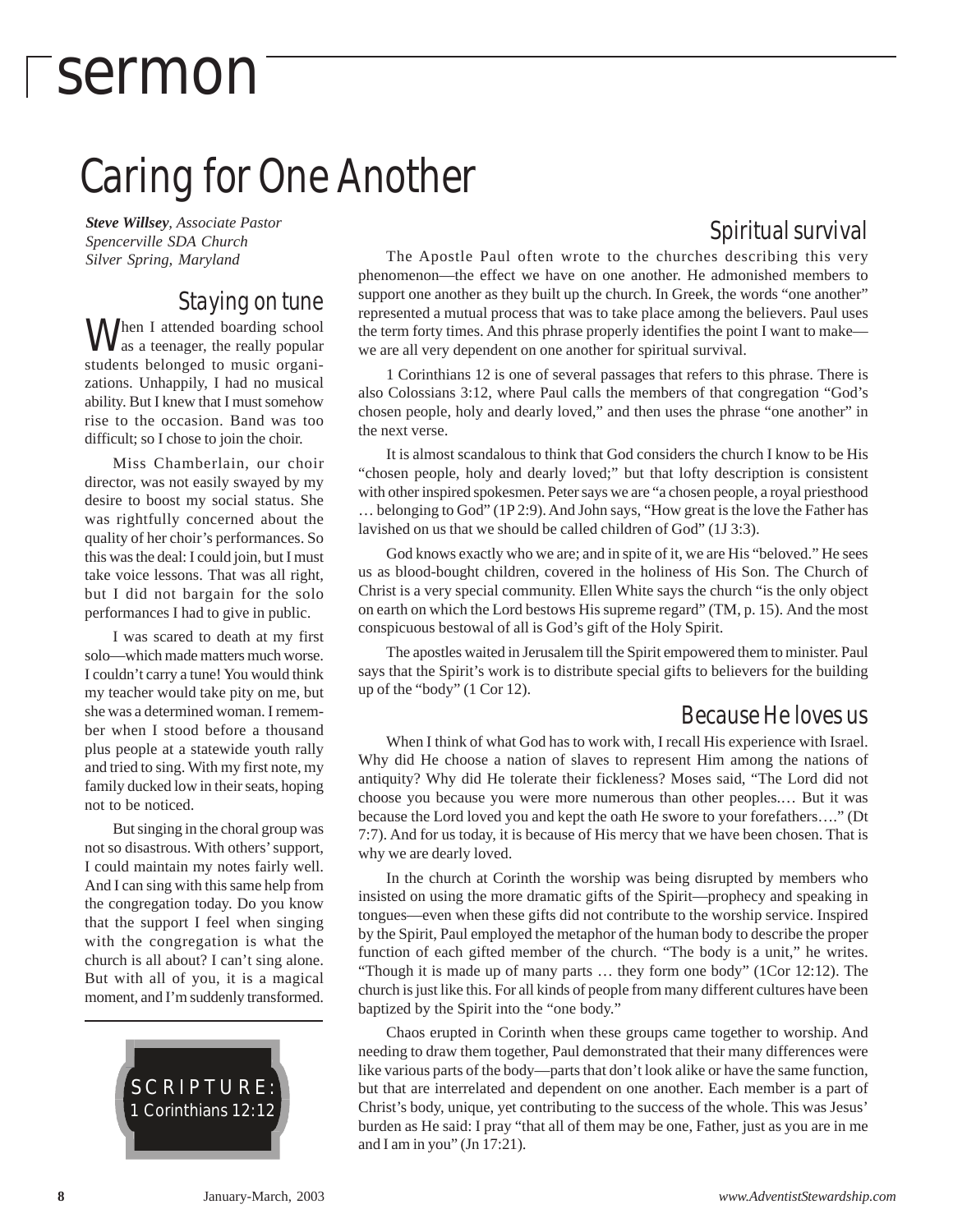#### The place of healing

While traveling in Europe a while back, I spent the Sabbath with friends in old Yugoslavia. It was just a small city I visited, but I was thrilled to find a beautiful little Adventist church with a warm and faithful congregation. Though we had difficulty communicating, we knew we belonged to each other.

Paul says: "Just as each of us has one body with many members and these members do not all have the same function, so in Christ we who are many form one body, and each member belongs to all the others" (Rm 12: 4-5, NASB). This is the pivotal point of this sermon. "You are the body of Christ, and each one of you is a part of it" (1 Cor 12:27). We need one another for spiritual survival.

The Holy Spirit nurtures us as we walk with Christ, but it is rare that the process is accomplished apart from interaction with other members of the body. The church is not only a place of worship and outreach, but a center for personal growth and

healing. In the book by Larry Crabb, *Connecting: A Radical New Vision*, Crabb proposes that the church, rather than the therapist's couch, is the most logical setting for most emotional healing to occur. He says we may depend on the Spirit to "search our hearts for hidden matters that interfere with trust. But the absolute center of what he does to help us change is to reveal himself to us, to give us a taste of what he is really like, and to pour his life into us" (p. 9).

Crabb adds another sentence that may be controversial, at least among professionals. A critical element in the Spirit's process of revealing Himself, knowing what He is really like and then pouring His life into us, "is to place us in a community of people who are enough like him to give us that taste firsthand." In other words, a powerful experience sufficient for healing comes through connecting with other members of the Christian family. "It's time for the church to enter the real battle going on in our souls," says Crabb (p. 150). It is time for us to take seriously the "one another" role of the church. It is the caring ministry of each church member that can make the greatest impression on our community.

Paul described what this spiritual ministry is all about. "As God's chosen people … clothe yourselves with compassion, kindness, humility, gentleness and patience. Bear with each other and forgive whatever grievances you may have against one another. Forgive as the Lord forgave you. And over all these virtues, put on love, which binds them all together in perfect unity" (Col 3:12-14). Christianity is best shared with others when they see Christ revealed in the lives of His disciples. And that is also how healing takes place: Jesus pours His own life into those who are hurting through the loving ministry of fellow travelers.

#### One small gesture

As Scott walked home from school, he saw a group of boys attacking Kyle. Kyle, they taunted, was a nerd or misfit. They knocked Kyle's large stack of books from his arms and tripped him. He landed in the dirt, glasses flying! Scott jogged over, helped Kyle pick up his things, and invited him home. Over the next few years, they became good friends.

When the two young men went to separate colleges, they lost touch with each other. But soon after, Kyle wrote to Scott and told him the unfinished story of the day they met. He told Scott that he had cleaned out his locker so that his mother wouldn't have to do it later. He was taking all of his belongings home, because he had planned to commit suicide. "Thankfully," he said, "when you invited me home, you saved me from taking my life."

Upon relating this story, Scott said, "Never, until that moment, did I realize the power of my actions—how one small gesture can change a person's life for better or for worse."

*Do you know that the support I feel when singing with the congregation is what the church is all about? I can't sing alone. But with all of you, it is a magical moment, and I'm suddenly transformed.*

> And then the Apostle Paul said, "And now I will show you the most excellent way…." (1 Cor 13:1). Caring ministry to one another is formed in a heart of love, planted there and nourished by Jesus Himself. People said of early Christians, "How they love one another!"

> We need more "one anothering." I need it. You need it. One anothering can help liberate you from the wounds of your past. It can encourage us in our spiritual journey as Christ expresses His own love through you to me. One anothering in our congregation can effectively demonstrate to our community the gospel we preach. It is "the more excellent way," for it comes directly to us from the heart of God.

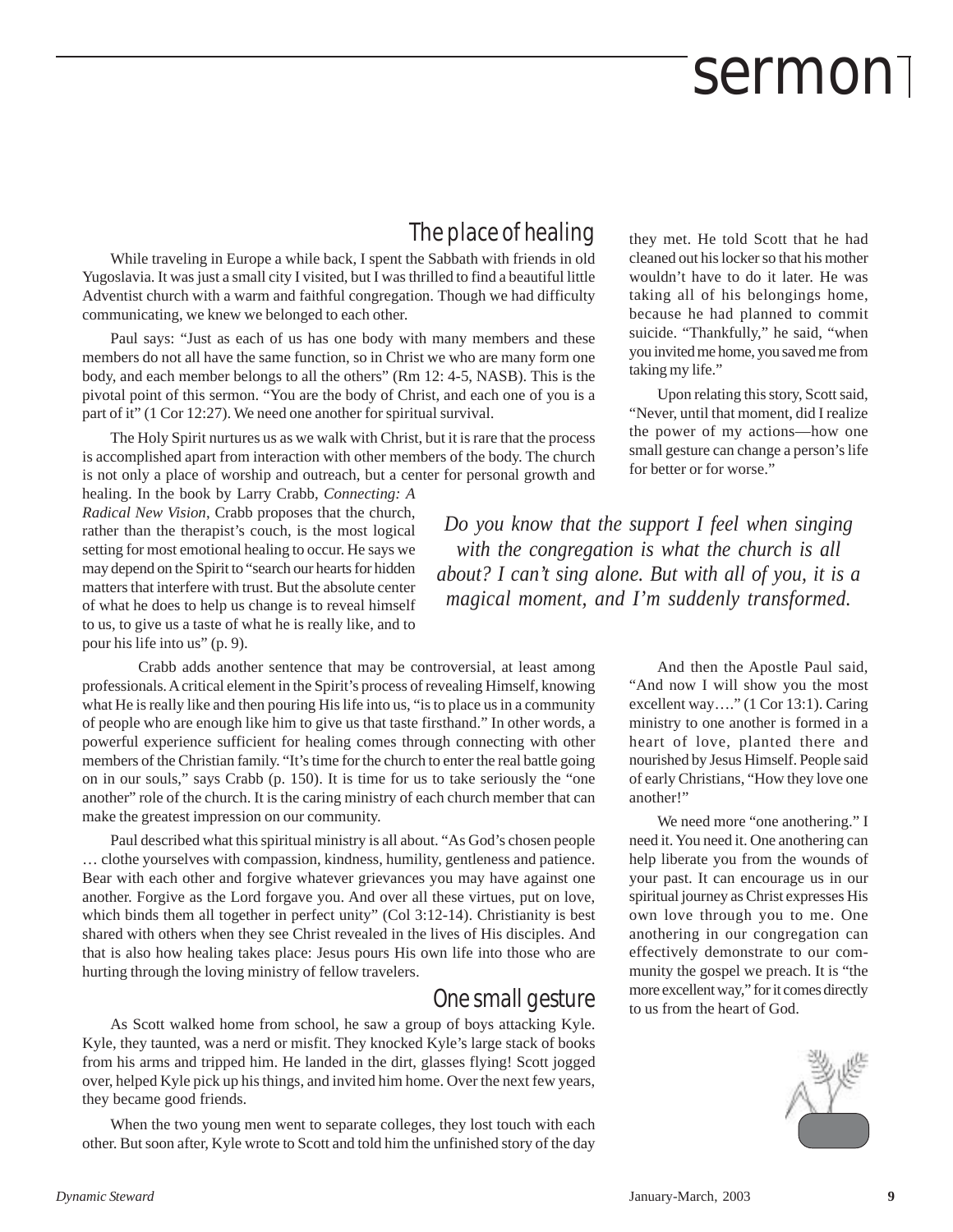### When Daybreak Comes

*Karen and Ron Flowers, Co-Directors General Conference Family Ministries*

*The quality of our human relationships reflects the quality of our relationship with God.*



A Rabbi once asked his students, "How can we determine the hour of dawn, when  $\Lambda$ the night ends and the day begins?"

One student suggested, "Is it when you can distinguish between a dog and a sheep in the distance?"

"No," the Rabbi answered.

"Is it when you can distinguish between a fig tree and a grapevine?" asked a second student.

"No," the Rabbi responded again.

"Please tell us the answer, then," urged the students.

Said the wise teacher, "It is when you have enough light to look human beings in the face and recognize them as your brothers and sisters. Until then the darkness is still with us."

#### Vertical and horizontal relationships

Our Lord recognized that we form relationships in two directions—with God and with humankind. The *vertical,* if you will, and the *horizontal*. More importantly, He gave spiritual significance to human relationships. He elevated them to a moral plane parallel to our relationship with God.

In Matthew 22:37-40, Jesus summed up the law in two commands: "Love the Lord your God.…" and "Love your neighbor...." Like two sides of one coin, love for God and love for others are bound together. Christianity holds on to these two relationships at the same time. When one is emphasized to the exclusion or minimization of the other, religion is warped.

1*Overemphasis on the vertical.* In my experience, if I overemphasize my vertical relationship with God without allowing my spirituality to permeate the world around me in my relationships with fellow human beings, I have an unbalanced, mystical religion. Throughout history such a view has led to the formation of socalled "spiritual centers," where "the religious" have sought deeper spirituality in isolation from the world.

One such center is the Shrine of La Verna in Italy. There today, through selfimposed exclusion from human contact, monks endeavor to reach a state of perfect holiness. It is their quest to achieve such a high spiritual state that God will honor them by placing in their bodies the stigmata of Jesus—the wound marks in His hands, feet, and side—as church tradition records they were bestowed on their beloved patron saint, Francis of Assisi. In order to achieve such holiness, they believe they must be totally separated from the world around them. In some cases monks have imposed radical isolation upon themselves for over seven years, coming down from their monastic cells twice a day—once for prayers and once to eat. At no time do they exchange even a word with another human being.

We are compelled to admire the resolve and determination of these monks, the singular, intense focus they exhibit. But if we hear what Jesus is saying, we must question whether or not—in their great desire to be attuned to God—they have missed something equally important, specifically their spiritual responsibility to fellow human beings.

#### **Introduction**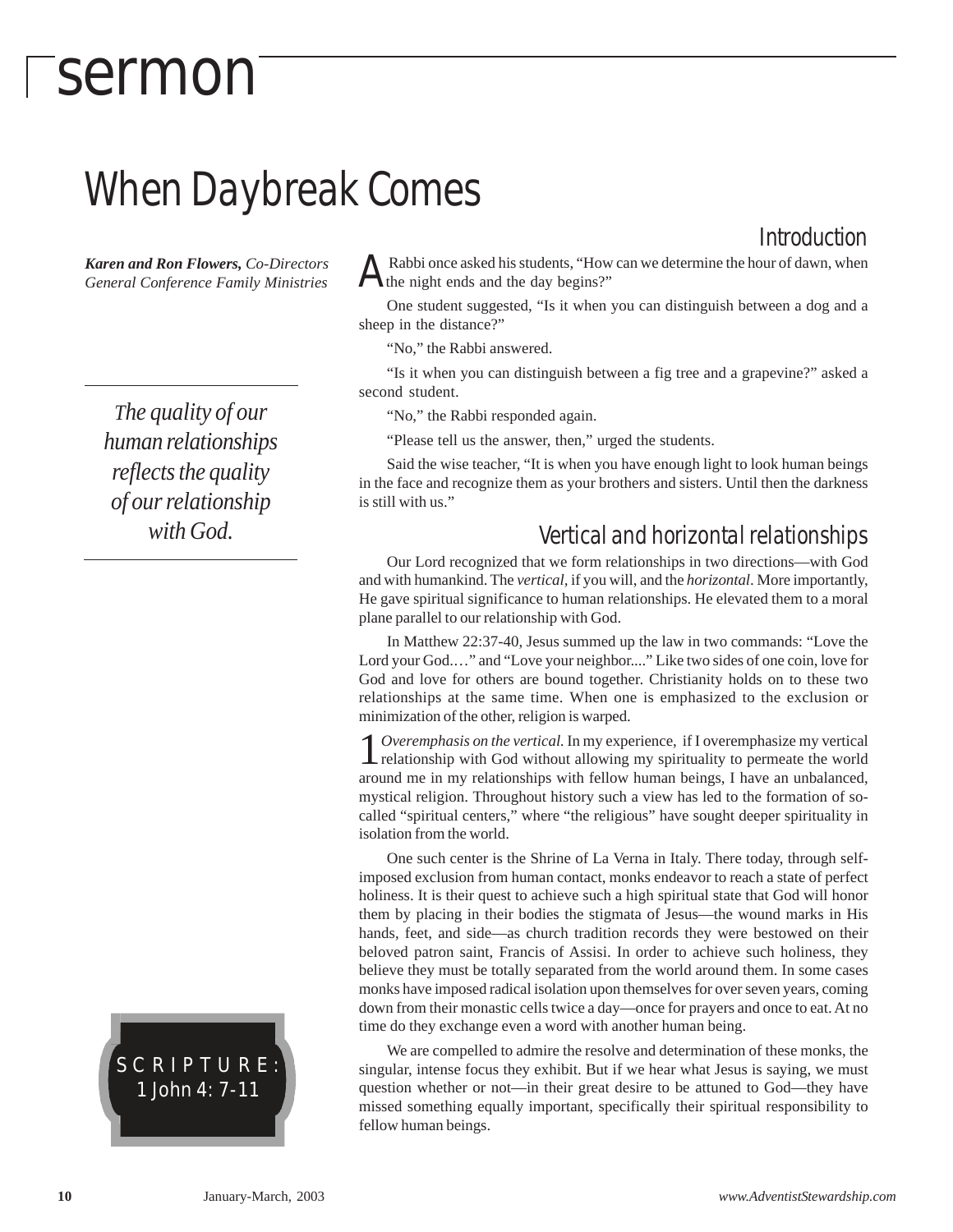2*Overemphasis on the horizontal*. On the other hand, if my life is only focused in the here and now, even if I am involved with people—doing for people, but loving the "Lord's work" more than the *Lord* of the work, neglecting to give attention to deepening my personal relationship with God—I run the risk of slipping into a kind of "social" religion. It is a religion that operates from a shallow pool of platitudes. It ebbs and flows with the waves of popular concern. But it lacks the depths of understanding and experience with God that undergirds warm, loving relationships and compassionate, caring ministry over the long haul. This also is an unbalanced experience.

3*Avoiding the ditches.* Without a doubt, there is the ditch on either side. In the New Testament Paul and Peter call Gentiles from their preoccupation with life here, with the human side of the equation, to a relationship with God that will infuse relationships in the here and now with new meaning. For example, the book of Romans dedicates eleven chapters to plainly presenting the good news of the gospel. Then, and only then, beginning in chapter 12, does the apostle turn to describe the transformation that belief in Jesus and a commitment to the principles of His kingdom will work in the human realm. At the same time Matthew records his windows on the ministry of Christ for a generation whose preoccupation with the *vertical* has led to legalistic hypocrisy. In his gospel the events and words of Christ impress the people with the importance of the human side of the equation (cf. Mt 5:23-24; 25:35-45). Perhaps the Jewish audience Matthew was writing to was like many religious people today.

#### Something was missing

The story of Frank\* comes to mind. Frank was a thin, little man who kept dried seaweed in his pockets instead of jelly beans. He had a widespread reputation for his piety and sacrifice. When the congregation refinished the church basement, he gave a lot of money and worked scores of dawn-to-dusk Sundays until it was finished. He personally paid for and serviced the literature rack in the town laundromat. And when an evangelist set up his tent during off-season on the carnival grounds, Frank passed out more handbills than anyone. He was always present at prayer meeting, and he always knew his memory verse. Surely, if a man could love God, he did.

You have to wonder though, about some other things. Frank didn't seem to have much of a relationship with his wife and children. He seldom brought the family into public view. His wife was always busy taking care of the house and rearing the children, and their house needed a lot of repair. Fellow church members can't remember ever seeing Frank's wife in a new dress. One spring a friend in the church gave her a flat of pansies. She cried.

Beloved, we need the vertical relationship, but we also need the horizontal. Hearts are starving for warmth and kindness! And often those starving hearts are those closest to us. They are starving while we are pursuing our relationship with the Lord. Hence there is much in the New Testament which details how true religion will live life in human clothes.

*Jesus***.** Jesus spoke in both general and specific terms about His plan for human relationships under the principles of His new kingdom—a truly magnificent plan!

*\*Both Frank and Dan are pseudonyms*

*God is profoundly interested in how we do relationships with each other.*

• John 13:34 "A new command I give you: Love one another. As I have loved you, so you must love one another."

• John 15:12 "My command is this: Love each other as I have loved you."

*Apostles.* Like Jesus, the apostles recognized the significance of human relationships.

• 1 John 4:21 "And he has given us this command: Whoever loves God must also love his brother."

• Gal. 5:14 (A most amazing verse) "The entire law is summed up in a single command: 'Love your neighbor as yourself.'"

There is something very important here that we cannot miss. God is profoundly interested in how we do relationships with each other.

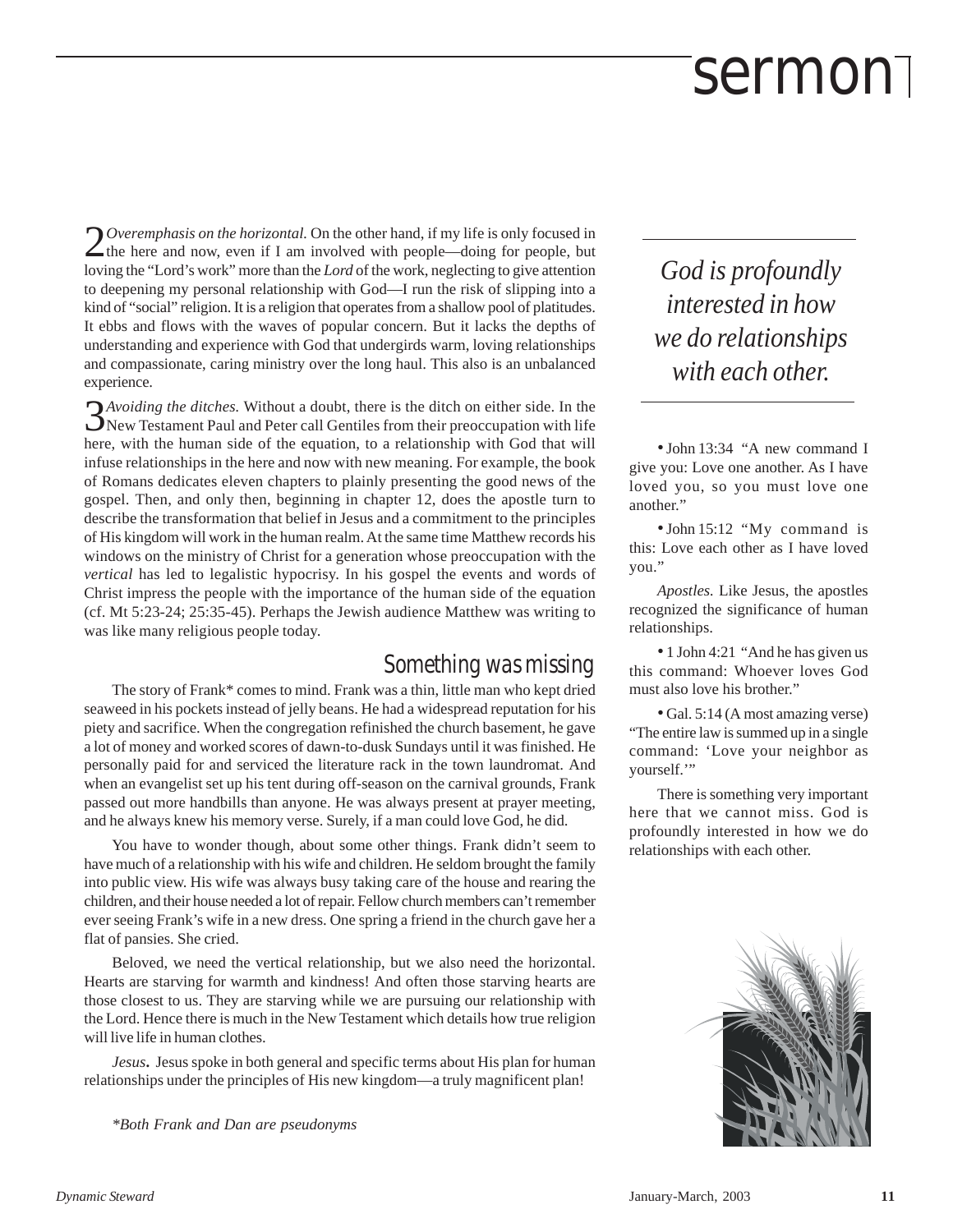#### Why is human love so important?

1"Human beings need to know human love in order to comprehend God's love (1J 4:11-12). Agape love is our greatest witness (Jn 13:35).

Dan told his pastor his story. But first, you should know that Dan was the head elder of his church. He was also the treasurer. And the personal ministries leader, and the Sabbath School teacher, and the caretaker of the property. When the pastor and his family arrived, Dan's wife informed the new pastor's wife that it would be all right to have them around for a while, but that her husband really was the shepherd of that congregation. He had a saying of his own that conveyed the same sentiment: "Pastors come, and pastors go, but I stay on forever!"

*...He wiped away his tears and began to tell a story of a little boy. A little boy who wanted so very much to please his father but who never seemed to be able to do anything right.*

It wasn't long into his ministry in that place that the pastor began to receive reports from members about the hardness of Dan's preaching and teaching in their midst. "It's like he has the church in the palm of his hand and he's squeezing out all of its life juices," one woman confided. "He says we aren't faithful with our tithes and offerings. We don't study our Bibles enough. We don't eat the right things or wear the right clothes. We never do anything right!"

Finally the pastor knew he had to confront Dan. With trepidation he made an appointment with the now old man. The young pastor expected a mighty defense as he confronted Dan. But he was totally taken by surprise when great sobs rose from deep within Dan while he listened to the concerns of the pastor and the church members about his ministry.

Then, without fanfare, he wiped away his tears and began to tell a story of a little boy. A little boy who wanted so very much to please his father but who never seemed to be able to do anything right. At first the pastor was puzzled, then the connection broke over him. The old man was the little boy. And now, in his dealings with the church, his own experience had come full circle. He was the hard father, and the congregation were his children. "I know they say God is a loving Father," he concluded. "I preach about it, but I don't know what it means."

Our experience with human love either sets us up to understand and respond to Scripture's familial metaphors of God as loving parent and marriage partner, or our human experience makes it virtually impossible, but for a miracle of grace, for us to understand God as Love.

The love of Christians for people. The love of Christian parents for their children. The love of Christian spouses for each other. The love of Christians extended freely into a needy world. This "agape" love is our most powerful testimony and evangelistic witness. We have priceless opportunities in our human relationships. Hear Paul's plea for the radical transformation of the gospel to be worked in our lives so that our witness can be heard:

"Therefore, if anyone is in Christ, he is a new creation; the old has gone, the new has come! All this is from God, who reconciled us to himself through Christ and gave us the ministry of reconciliation: that God was reconciling the world to himself in Christ, not counting men's sins against them. And he has committed to us the message of reconciliation. We are therefore Christ's ambassadors, as though God were making his appeal through us.... Be reconciled to God" (2 Cor 5:17-20).

#### God's love revealed

2 Our love for God is manifested by our love for each other (Mt 25:40). This is the second reason why God elevates human relationships to a spiritual plane. Our love for others is a tangible expression of our faith. Loving others is not our salvation, for that salvation was prepared for us long before we ever did anything good. But *it is the evidence* that we have laid hold of the salvation God has worked out for us in the life and death of Jesus Christ.

1 John 3:14 makes this very point: "We know that we have passed from death to life, because we love the brethren." Our love for others is the surest evidence that we have understood the gospel. The quality of our human relationships is the best litmus test for the quality of our relationship with God.

A young theology student tried to deepen his spirituality by spending a great deal of time in prayer and Bible study. He spent long days in class and at work and was absent from his home late into the night, praying and studying with his classmates.

One day he came home for supper and his little boy begged him to stay home for the evening. Seeing the father brush his son aside, his wife attempted to intervene. "He only wants to be with you," she said. "He loves you so much." But the young theologian countered with an angry rebuff, showing how little he understood the connection between his relationship with God and his relationship with his family. "That's the trouble with you women," he said with disgust. "You don't understand the things of God."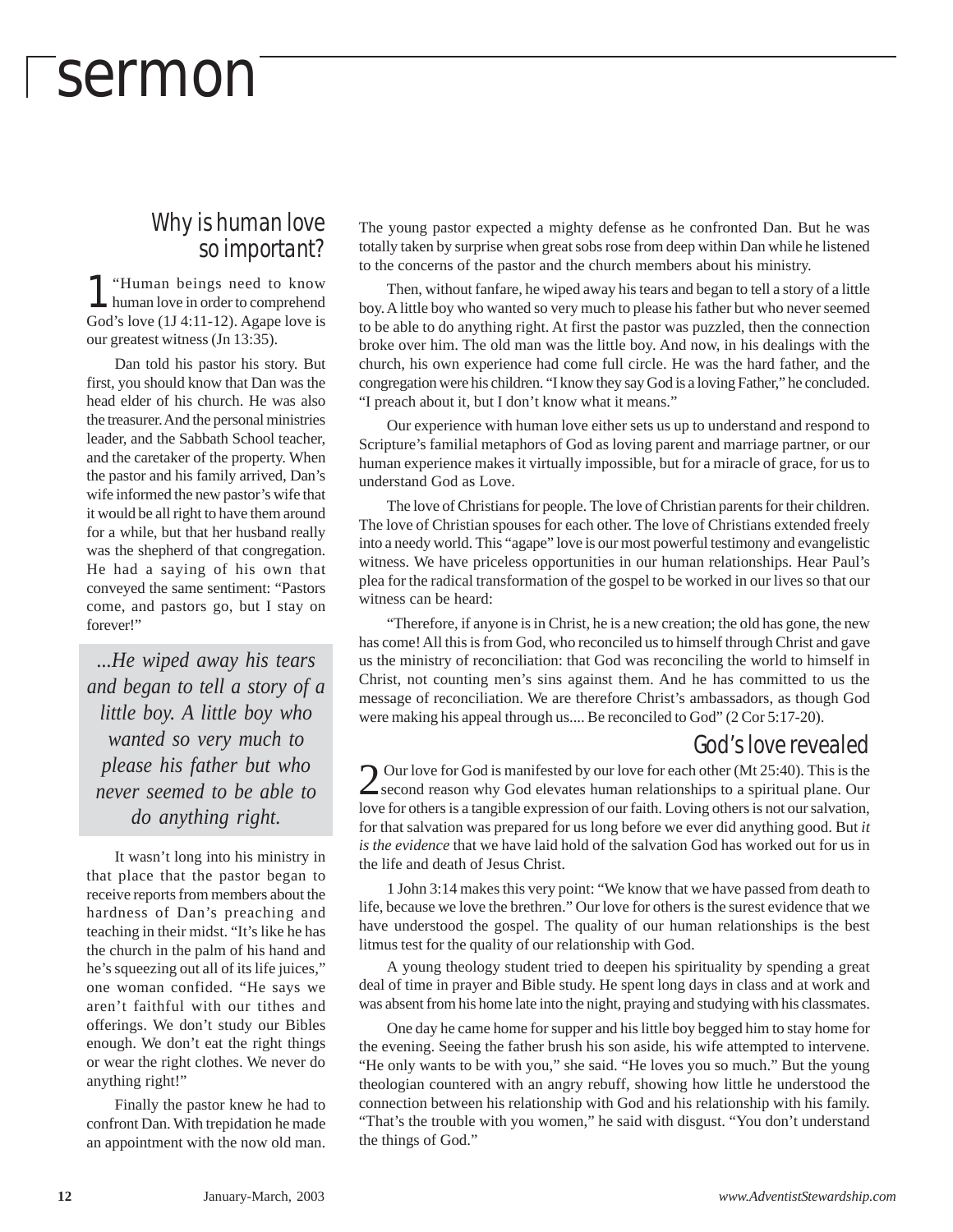This love for one another, of which the Bible writers speak, is not a love we generate in ourselves. 1 John 4:12 says, "If we love one another, God abides in us, and His love has been perfected in us."

#### A strong bond in weakness

Some time ago a remarkable story by Henri Nouwen entitled "Adam's Peace" appeared in the magazine, *Signs of the Times* (May 1989):

"I live in a house with six handicapped people and four assistants. We live together as a family. We eat together, play together, pray together, and go out together. We all have our own preferences, and we all have our problems getting along with someone in the house, whether handicapped or not. We laugh a lot. We cry a lot too. Sometimes both at the same time.

Adam is the weakest person in our family. He is a 25-year-old man who cannot speak, cannot dress or undress himself, cannot walk alone, cannot eat without much help. He does not cry or laugh. Only occasionally does he make eye contact. His back is distorted. His arm and leg movements are twisted. He suffers from severe epilepsy and, despite heavy medication, sees few days without grand-mal seizures. Sometimes, as he grows suddenly rigid, he utters a howling groan. On a few occasions I've seen one big tear roll down his cheek.

It takes me about an hour and a half to wake Adam up, give him his medication, carry him into his bath, wash him, shave him, clean his teeth, dress him, walk him to the kitchen, give him his breakfast, put him in his wheelchair and bring him to the place where he spends most of the day with the therapeutic exercises.

#### My dearest companion

After a month of working this way with Adam, something happened to me. This deeply handicapped young man, who is considered by many outsiders a vegetable, a distortion of humanity, a useless animal-like creature who shouldn't have been born, started to become my dearest companion.

As my fears gradually lessened, a love emerged in me so full of tender affection that most of my other tasks seemed boring and superficial compared with the hours spent with Adam. Out of his broken body and broken mind emerged a most beautiful human being, offering me a greater gift that I would ever offer him: Somehow Adam revealed to me who he is, and who I am, and how we can love each other.

Adam in his total vulnerability calls us together as a family. Adam. The most broken of us all is, without any doubt, the strongest bond among us. Because of Adam there is always someone home. Because of Adam there is a quiet rhythm in the house. Because of Adam there are words of affection, gentleness, and tenderness. Because of Adam there is always space for mutual forgiveness and healing. Adam, the weakest among us, is our true peacemaker. How mysterious are God's ways!"

(First published as "The Peace That Is Not of This World", Weavings, March/ April 1988. Copied with permission of the Estate of Henri J. M. Nouwen.)

#### Conclusion

It's hard to know whether the wise old Rabbi who talked about the darkness and the dawn ever read the New Testament. Perhaps he did. In the first letter of John we find these words: "I am writing you a new command.... Anyone who claims to be in the light but hates his brother is still in the darkness. Whoever loves his brother lives in the light" (2:8-10).

*"As my fears gradually lessened, a love emerged in me so full of tender affection that most of my other tasks seemed boring and superficial compared with the hours spent with Adam."*

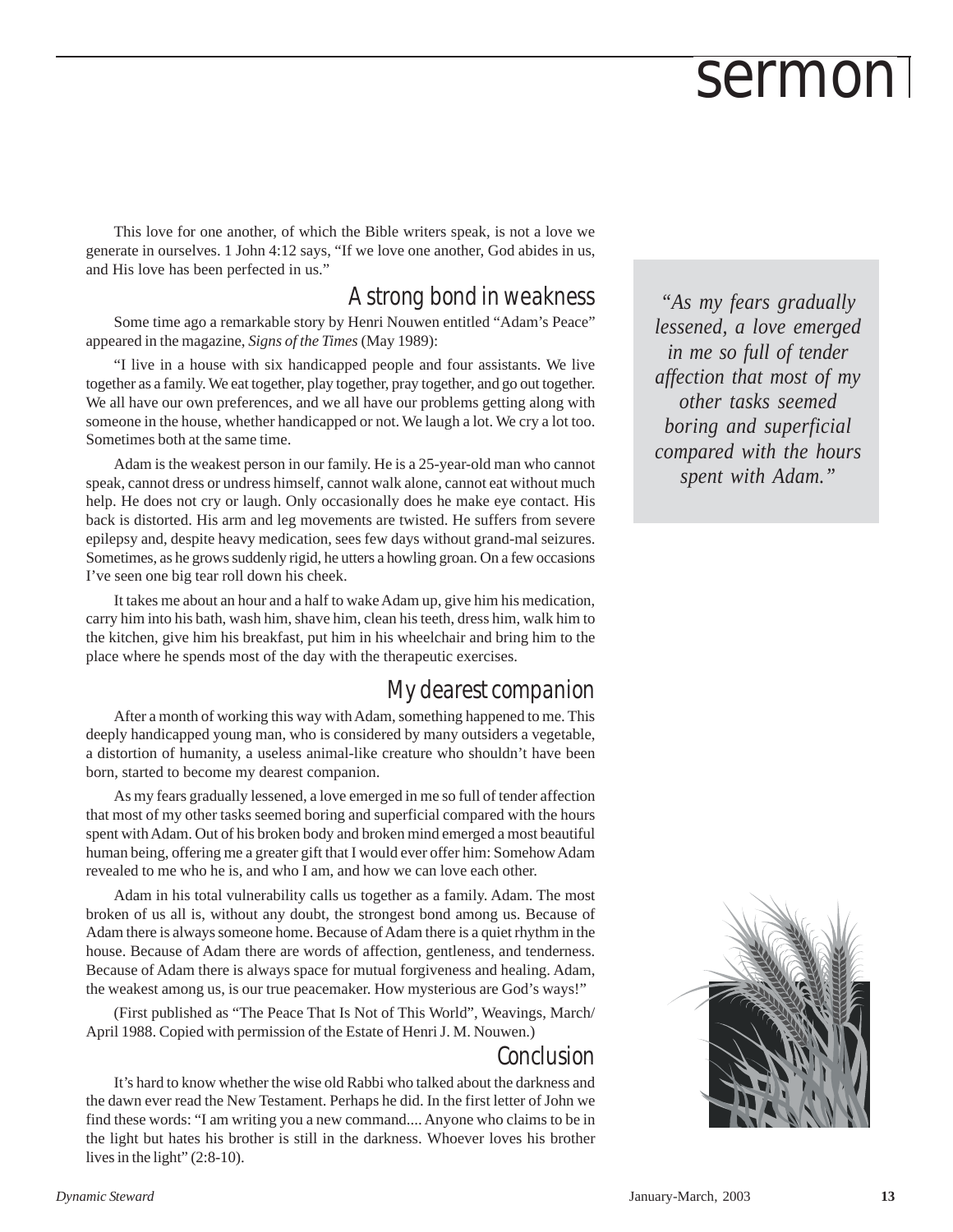# book reviews

### How People Grow

*Reviewed by Benjamin C. Maxson, Director General Conference Stewardship Department*

This book is a must read for every individual working with people or seeking to grow personally. Cloud and Townsend present, "All personal growth is spiritual growth" as their foundational principle. The book is theologically sound and psychologically professional. Among other works, Cloud and Townsend have written a series of books on "Boundaries," but this volume shares their undergirding philosophy. It is the result of their own personal and professional journey—discovering biblical principles and their application in working with people.

The authors begin with a clear theology of man and sin and move into a biblical understanding of God and grace. They make it clear that growth can only come in the context of a life surrendered to the lordship of Jesus Christ. They also explore the reality of God and what He offers to the one seeking to grow, as well as the role and power of faith in this growth process.

Key principles and processes that effect growth in the lives of people are examined. Each chapter concludes with "Tips for Growers," and "Tips for Facilitators," and these tips summarize the main points of each chapter. The book is well-organized and well-illustrated, with countless personal experiences from the lives of the authors as well as people with whom they have worked.

DR. HENRY CLOUD DR. JOHN TOWNSEND

By Dr. Henry Cloud and Dr. John Townsend Zondervan Publishing Grand Rapids, Michigan, 2001 US \$ 19.99

This work should not only be read, but should be digested, and the principles integrated into how we grow and how we do ministry.

Boundaries in Marriage

*Reviewed by the Staff of Dynamic Steward*



By Dr. Henry Cloud and Dr. John Townsend Zondervan Publishing Grand Rapids, Michigan, 1999 US \$ 19.99

In this issue, you've no doubt seen that we have featured Dr. Henry Cloud and Dr.<br>John Townsend several times. They are an excellent resource for an issue on n this issue, you've no doubt seen that we have featured Dr. Henry Cloud and Dr. "Relationships."

*Boundaries in Marriage* begins by defining boundary as "a property line." And, say the doctors, "If you know where the property lines are, you can look up who *owns* the land…. A relationship like marriage requires each partner to have a sense of ownership of himself or herself" (pp. 17, 18).

In Part 2, Cloud and Townsend talk about "Building Boundaries in Marriage." They apply ten laws of boundaries to marriage and unpack and carefully examine six core values: 1) Love of God, 2) Love of Your Spouse, 3) Honesty, 4) Faithfulness, 5) Compassion and Forgiveness, and 6) Holiness.

Part 3 of the book is dedicated to "Resolving Conflict in Marriage"—protecting marriage from intruders (not just people!), taking a close look at six types of conflict within marriages, and resolving conflict with boundary-loving and boundary resisting spouses.

Not only will you find their philosophical foundation sound, but you will discover fresh new insights in the Scriptures they share. Their examples and stories are invaluable.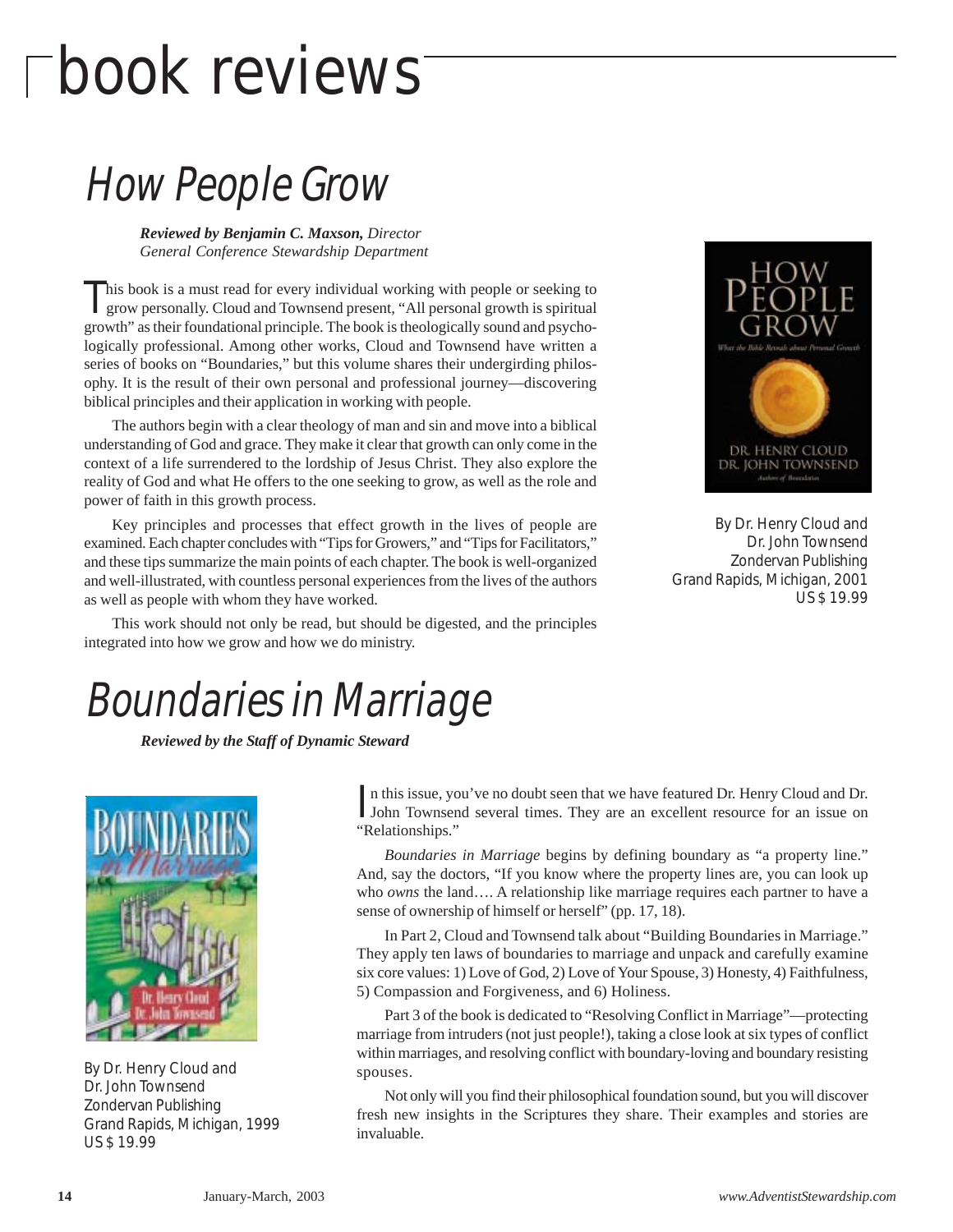# book reviews

# Single, Again

*Reviewed by Fabiola Vatel, Editorial Assistant General Conference Stewardship Department*

Divorce is painful. Most Christians do not march to the marriage altar with a backup plan. When a union is broken it often leaves individuals feeling angry, empty, hurt, and embarrassed. Some feel ostracized by their friends, family, church, and even God. The Lord has promised to heal the brokenhearted and save those who are crushed in spirit (Psalms 34:18). God hates divorce, but He still loves the divorced person!

In *Single Again and Secure in God's Love*, author Jim Smoke acknowledges that divorce is traumatic, "it's a foreign country with different rules, regulations, and road signs. It's a place where your heart is broken and your spirit is crushed. But *there is hope*!" Through a series of brief inspirational meditations, Smoke offers practical biblical applications to soothe the hurting soul.

This short book is easy to read and beautifully illustrated. The reader will also find inspiring quotes on every page.

I enthusiastically recommend the book to anyone who has experienced the trauma of a broken marriage and who longs to find healing and wholeness through Christ.



By Jim Smoke J. Countryman, a division of Thomas Nelson, Inc. Nashville,Tennessee, 2001 US \$ 13.99

### Thanks, Dad

*Reviewed by Claire L. Eva, Assistant Director General Conference Stewardship Department*



By Penelope J. Stokes J. Countryman, a division of Thomas Nelson, Inc. Nashville, Tennessee, 2000 US \$ 12.99

One day I slipped into a familiar card shop and glanced at the cover of a devotional book that appealed to me, *Beside a Quiet Stream: Words of Hope for Weary Hearts* by Penelope J. Stokes. As I read I was inspired and renewed by the short, meaningful devotionals. I have since read her *Simple Words of Wisdom: 52 Virtues for Every Woman.* Now I'm a fan.

*Thanks Dad! Lessons from the Lake on Living and Loving,* is a brief but insightful account of lessons that the young Penelope gleaned from her father over the years during their weekly fishing excursions from their lakeside property.

 Some of the virtues described in this colorfully illustrated text are: Responsibility, Skill, Risk, Self-Awareness, Priorities, Courage, Independence, Acceptance, Regret, Patience, Inner Peace, Contentment, and Optimism. The author remembers phrases her father shared with her and applies them to the qualities listed above. For instance, in the chapter on Responsibility, her father's admonition was, "Bait your own hook; clean your own catch." The section on Skill—"Finesse, not force." And on Courage— "To find the fish, you have to get out of the cove."

 I joyfully recommend this small volume to you, for you, along with the two previous volumes mentioned. They make lovely gifts!